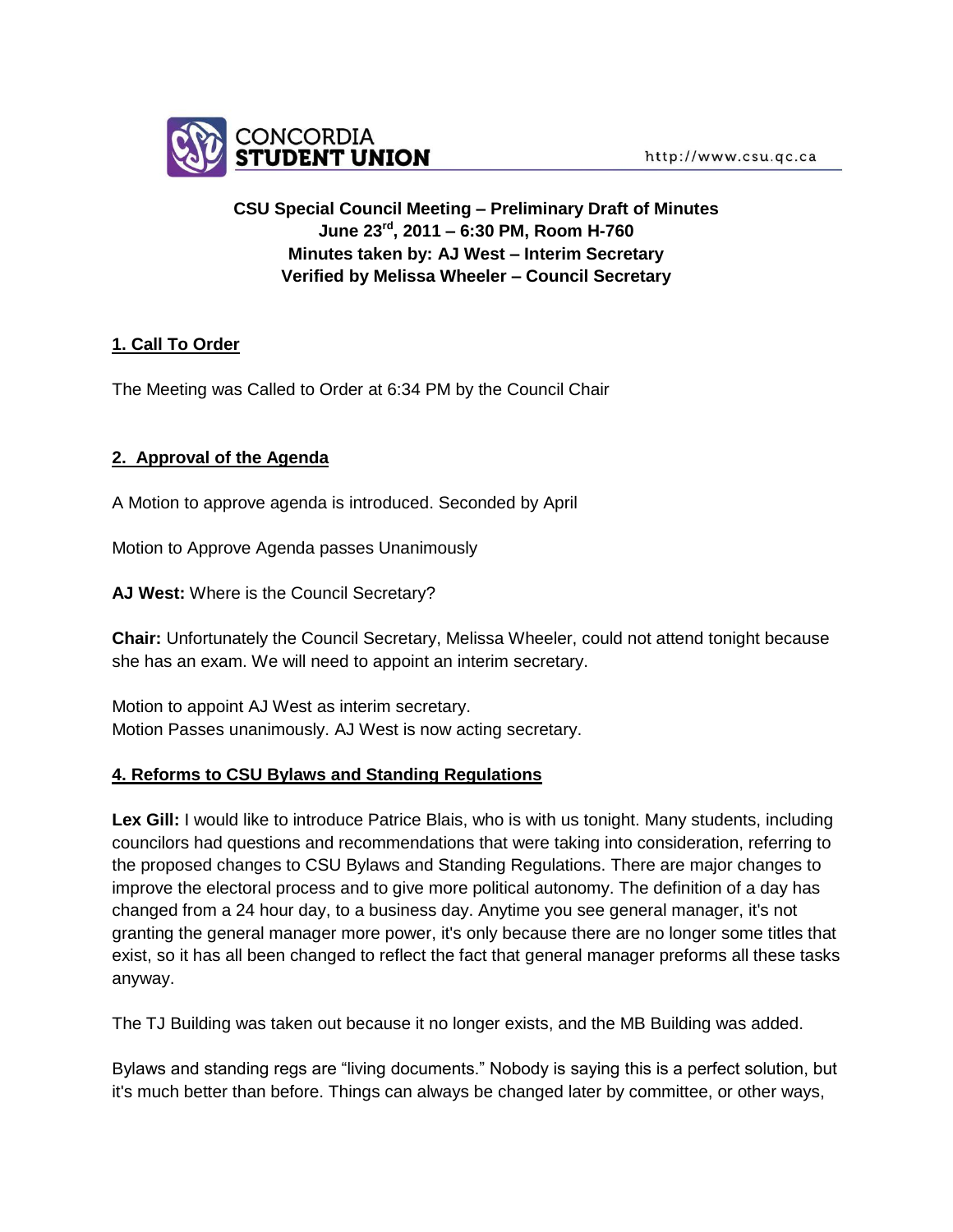

it's a broad process. The goal is to approve the documents unanimously, and pull out the pieces that people want to discuss.

**Patrice Blais:** Thank you for the introduction. There's a few documents that you have in front of you. I was very happy with the response with the people who were involved with this process, including the political people from the past few years, students at large, the media. It was a process where everyone was working together and in the best interest of the students. One part of the documents of the CSU that was reviewed was the minutes, when we're talking about the code of standing regs, here's a little history: When the CSU was founded in 1979, motions would end up being more forgotten than others. There was a set of rules here and there, various sets of minutes, etc. In 2003, after I myself held a few positions, throughout the years I find it sad that there's a lack of institutional memory. So all the motions from the past were put into a single document called CSU Code of Standing Regulations. it was adopted May 14, 2003. After that, there's a way when you write a code, you put the dates when stuff is added and modified. You need to have a certain upkeep to your documents. People have neglected this process, they've added things without record and we've ended up in a chaotic process. So we've reviewed the past years since 2003 for motions. Certain years, the minutes were terribly kept, especially in 2007, 2008. Sometimes we knew there was a change, but no record of which change was made. A revision of the standing code of regulations... it's probably better to start with a clean slate. The Revised CSU Code of Standing regulation, would start its existence fresh in 2011; there will be no modification dates.

For those of you who don't know me, I am a lawyer specializing in not for profit corporations. I wrote a short description, with recommendations so that the CSU doesn't have to do this again in another 6 years. There are two important people at council to keep these records, the chair and the secretary. There are all kinds of reasons that these positions are selected, but as my first recommendation says, these positions should be explained this legal process so that if it's new to them, they have the training. Rec #2 would have a handbook with a reference guide that explains how to deal with legal documents. These are legal documents that can be binding with legal ramifications that you guys are dealing with.

On the website there were sets of minutes that were simply not there. Some we were able to find by digging in archives, but part of the job of somebody should have the job of putting it chronologically on the website. Before adopting minutes, somebody, ideally all of council, in reality it maybe somebodies task to come and read all of these things to ensure that key elements aren't missing. I'm sure that at some point these documents were approved by council, with nobody taking note that these documents were not up to par.

There are many things that you could do that could have you personally legally responsible. When we're talking about taxes and payroll, etc... if the CSU doesn't pay these things, then the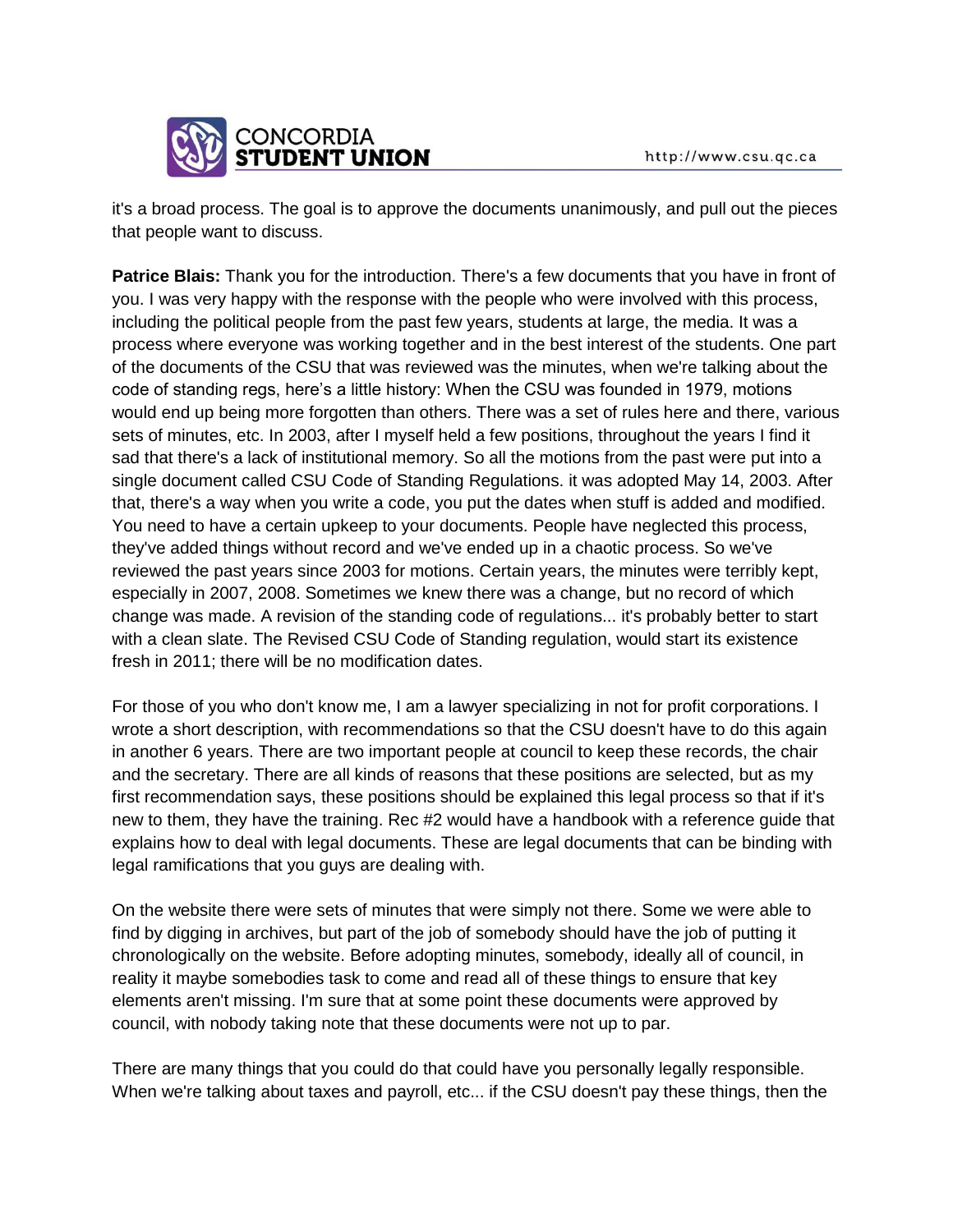

government could for example take your personal assets. That's the most important example, but there are a few circumstances like this.

The last recommendation about online voting is a heated topic/debate.. All that we're saying, don't change your whole rule book using the notwithstanding clause, try it out, then change after [if it works].

There are 3 main csu documents that will be touched tonight, two are in front of you. The remaining one can only be changed by the judicial board, so hopefully they will change the rules with my recommendations. The Standing Regulations need 2/3 of council tonight. The bylaws require referendum.

There are some things that don't make sense to change in the standing regs until the bylaws are changed. The idea is that most of the changes in the standing regs will come into effect now, but the rest would come into effect after the referendum, when the bylaws are passed. We need to make sure that all the democratic processes are in effect. We need to make sure that they're all into effect by march first so that it's before the election and provides enough time after the referendum.The documents have been explained, I have made a few presentations. What I would propose is that if people have questions, there might be two issues that members of council may have with the approval of the documents. For council, what I would like to do, is if you have a question on something, you could ask it. If there is a strong objection. We should take note of it, pull it out of the document, then if we have a few items we can have a consensus of the document to adopt it, then deal with the other issues specifically. I think it's the most efficient way to deal with this.

I would like to add two provisions, In book 1, council changes, in article 5, article 200 there was a change that was being proposed to guarantee a minimum representation for arts and science students. It's a bit irrelevant for tonight, because Concordia has not provided stats as to how many people are in each program, so there is not enough information to deal with this. We should take this out for now, and then send them to committee to deal with this.

Book 1 chapter 4: the events committee that is struck out in your copy, was chosen to be kept in, so that the events committee is there to accept the change.

To article 35 in the same book 1 of council, consider that there is for the issue of the consent agenda for council meeting there was a discussion by the previous council but they didn't have quorum. Somebody raised a point that for the members of the public, they would have to have access to the documents in case there were issues to address.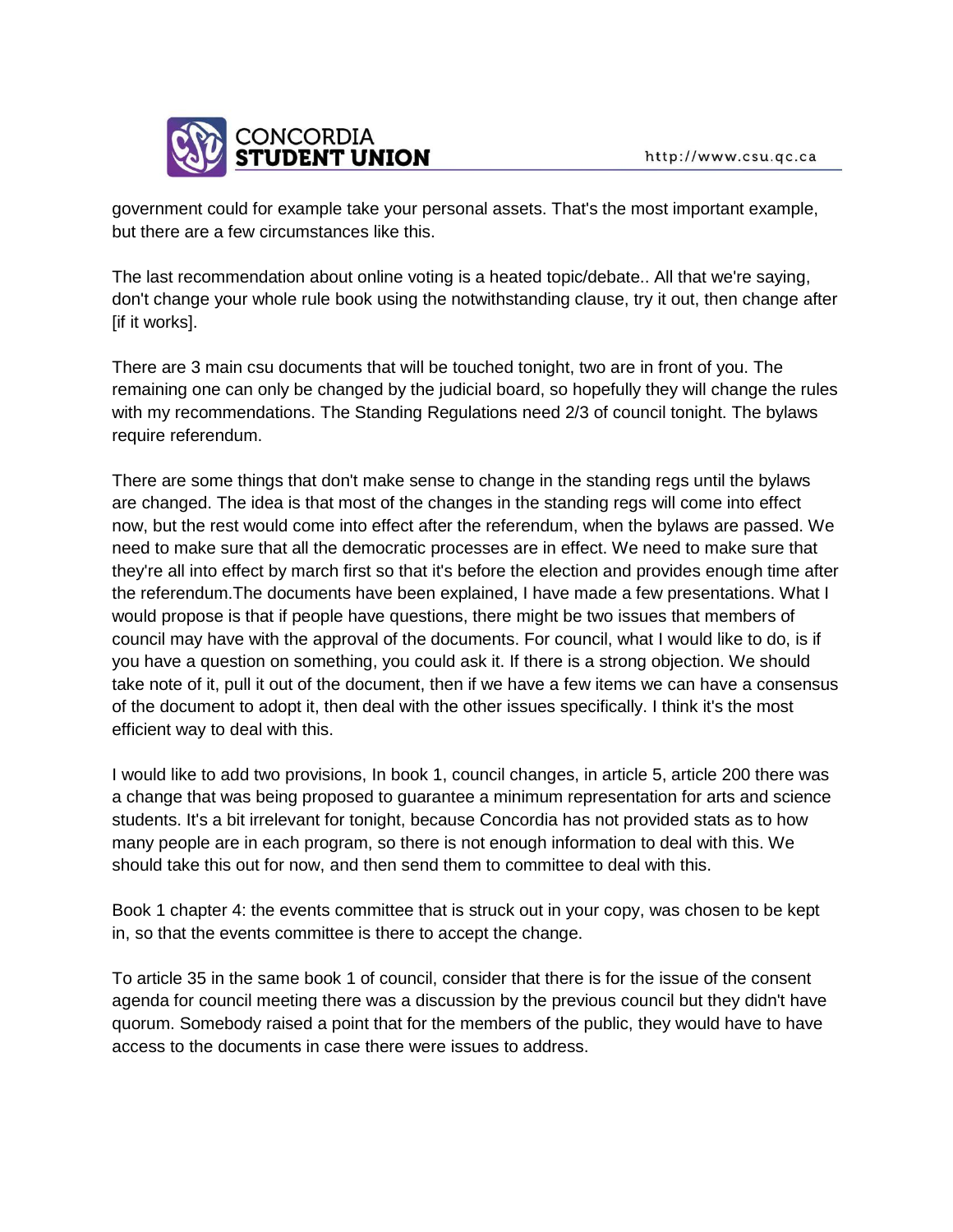

with the consent agenda, there is an understanding that these documents would be available online before the meeting to take care of that specific concern.

For the job descriptions of the vice presidents, there were discussions about elements like Loyola campus that should be specific VPs. This is a discussion that could take a long time. The idea was to have VPs individually elected. The job description that is met there, should be given to the policy committee, to make changes before September. Finally, coming out from the executive, there was no request except for one article to be pulled out and discussed separately. Article 265 about honorary membership. It will be a separate discussion by council.

**Council Chair:** We are currently 11 councillors this meeting. For these changes, to be made, if nobody abstains we need 8 to pass.

Lex Gill: You've all read this document. We're going to go in order, so say the number you want to discuss, so that we can do this process quickly.

**Nadine Atallah:** POI Old Article 45 in standing Regs has been struck out. Is it written somewhere else in the document that I haven't seen?

Lex Gill: POI - You're not working off the correct document.

**Patrice Blais:** There is a history of that article, because in the past there was a member of council who was very active who also did certain things that the university did not like. The university ended up suspending that student. On the rules, when the university suspends the student they are not allowed to set foot on campus. the csu brought the issue to court in support of that member of council. At the time they had to have meetings off campus. In the years that followed, despite being expelled, ran again and won their seat. But this time the executive and majority, and because these new people didn't want that person to be in council, they put in that article so that this person could not set foot on campus because they weren't in.

**Nadine Atallah:** The old Article 81 - why is it now 40,000 more?

**Patrice Blais:** it's really for contracts. Before it was a policy that was simply not followed and broken all the time. If you look at orientation for example, there are a lot of contracts that are not traditionally followed that are more than 10,000. These numbers have been the same for years, and have never been updated. We felt that 50,000 dollars was a fair amount. For example your handbook contract will come to council. If you have to renew something major, like health plan or student centre, you're not going to call a special council meeting for every meeting and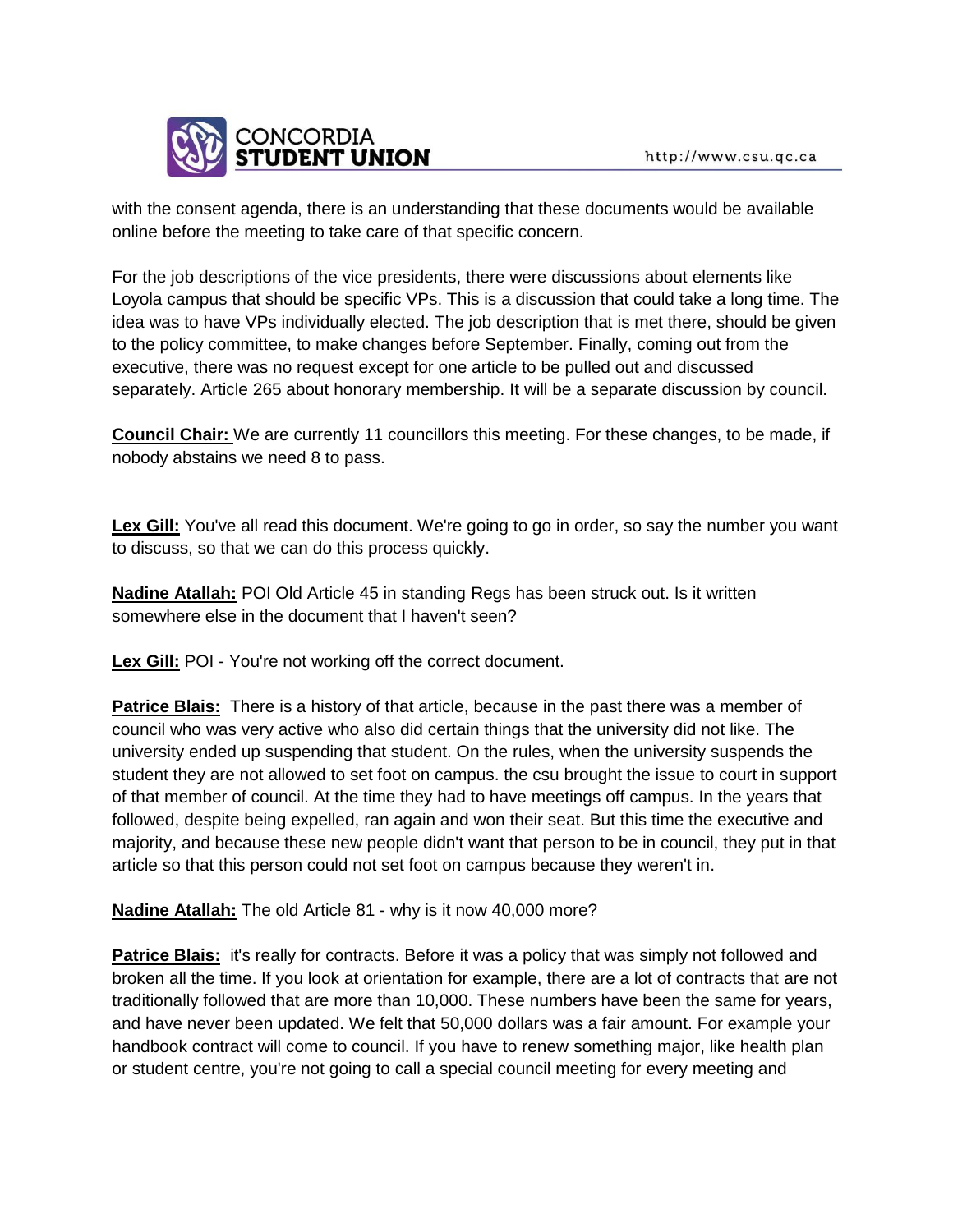

speaker. So the idea was to make a policy that was easier to follow, rather than having people breaking the rules. It gives council and the financial committee an easier procedure.

**April Underwood:** 6.6.1 in bylaws, change in number of council meeting that occurs during certain months.

**Patrice Blais:** Traditionally council has been sitting on the 2nd Wednesday of the month 10 times a year, plus a bunch of special meetings when needed. A lot of months had exceptions, so the compromise is what came in 6.6.1, for example, in July and august it's difficult to mobilize the people. During September orientation is very busy. 2 meetings is too much. October and November are crucial months of working, so it's good to have 2 meetings. People leave in December, Jan they come back and lots get done. In Feb the 2nd one is during spring break. In march the 2nd occurs during csu elections, it's more political than productive. April and may is after election is more of a lame duck council. So it came with these three months where there are high times of the council, which is where this came from.

**April Underwood:** Also in the bylaws, 12.2 - I feel like there's something missing regarding membership status. Is there more to it?

Lex: They should be deemed not a member. /// To be corrected.

11.8 12.5 Irmak: instead of % in the elections,

Morgan: those numbers are as close as we can find because it's hard to get exact numbers from the university. but it's because we can't get the numbers from the university.

Lex: It also mean the university could also withhold information. So we put them as solid info strike count for example

Morgan: obviously council should adjust these numbers

Nadine: to table: Standing regs: old article 76 - old article 83 on office space - I'm not arguing against it, I'd just like to discuss it. new article 81 - the different amounts

chair - they've been removed from standing regs. We're considering tabling 76, 83, then new article 81. Discussion regarding tabling of this motion.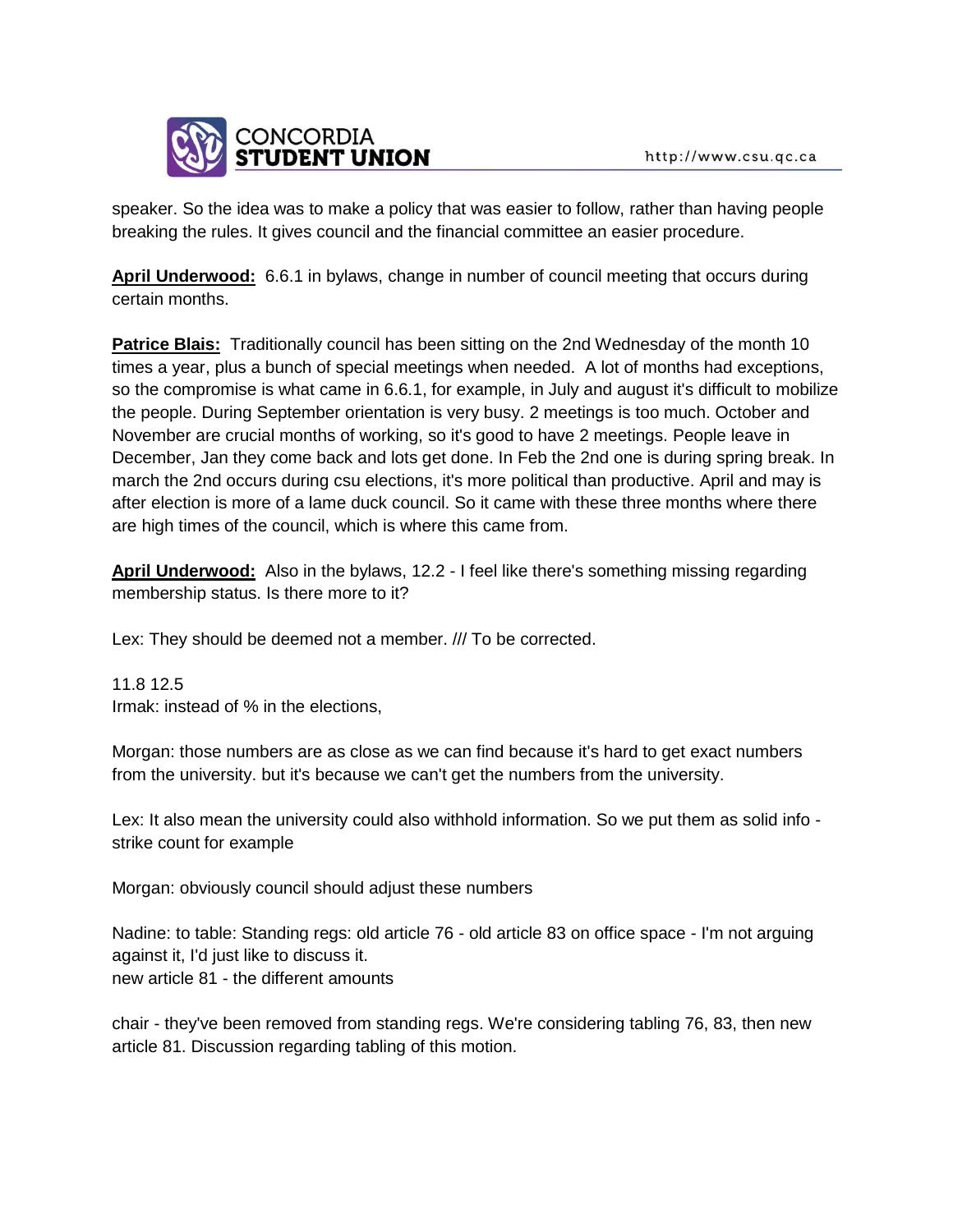

Lex: I've gotten this question a bunch of times. The reason why that was removed, is because clubs can't exceed their budgets, that standing reg was from a process that hasn't exist for a decade because clubs can't requisition cheques

Nadine: So the other.

Lex: It was deleted because it was also assumed. We have about half as many of offices

Nadine: POO - with the new standing regs, can a club reapply for the same place.

Gonzo: A club could still apply for space, but without priority, the same level as other clubs.

Nadine: So basically they'll be considered on the same level of any club.

Patrice: Let's be more efficient and pull stuff out, then discuss it.

Nadine: I think the first two motions have been discussed, I took it the wrong way, I thought clubs wouldn't be able to reapply for space,. I would like to table the motion regarding cheques and balances.

Chair: Article 81 is on the table for tabling. Discussion.

Melanie Hotchkiss: Question about process.

Patrice: Let's consider that it's pulled, we'll deal with it one by one afterwards.

all in favour of tabling until later in council meeting.

pass unanimously - tabled for discussion later.

Mel: quick question 6.2.5 - why was this taken out.

Patrice - it's been taken out everywhere. if you look at section 25, office holder, it's been added. that should explain to you why all of those have been taken out. it's a new section on the last page.

Irmack: In standing regs 67-c directed at gonzo- funding for new clubs. from my experience it has been limited to photocopying in the past.

Gonzo: We wanted to give them a little more flexibility.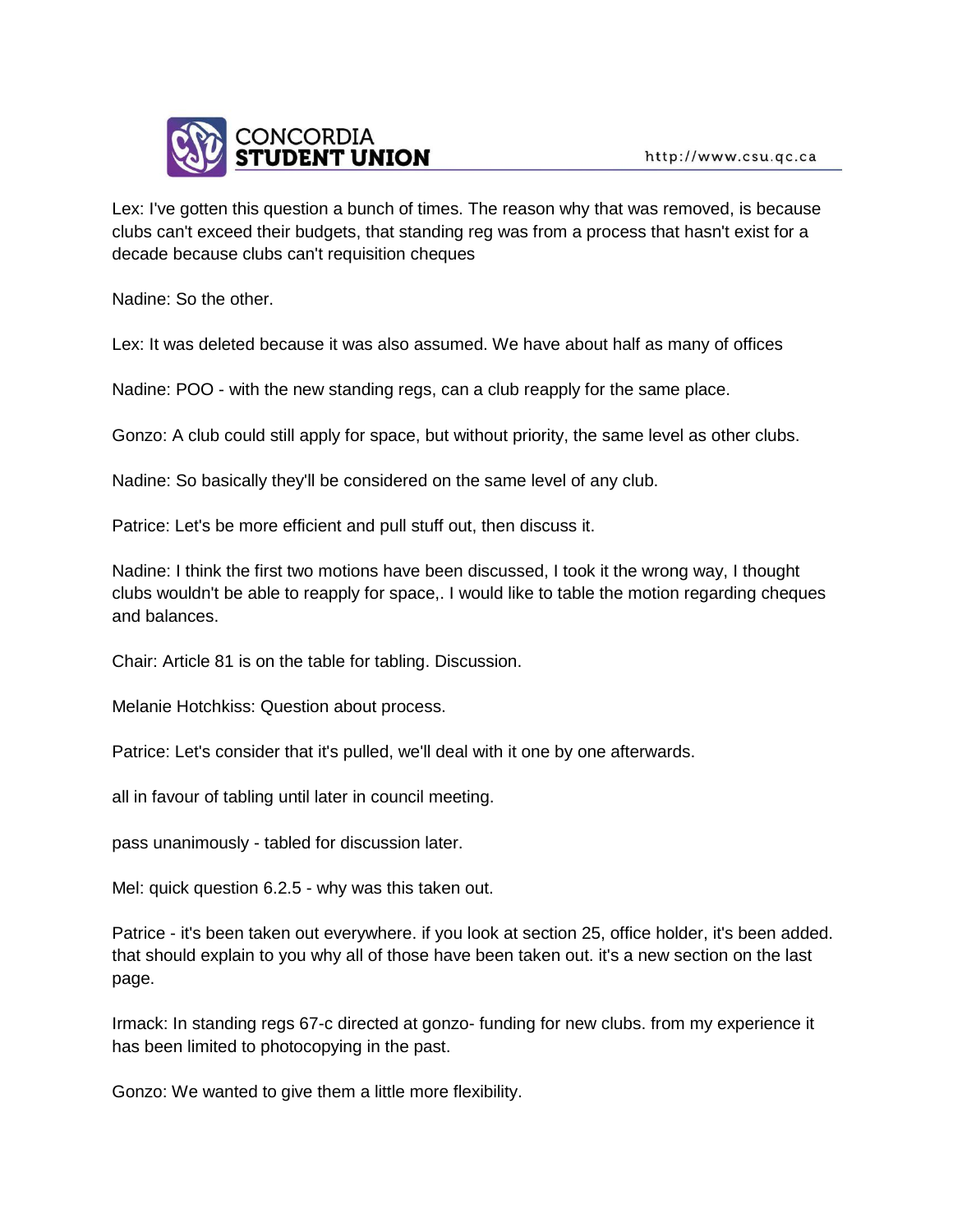

Nadine: above new 727 7.1.4 was deleted. Why

pat: it has been replaced with 12.2

Melanie: Book 1 Council Representatives

Chapter 2 #5: Arts and Science: x number of seats allocated to arts and x number of seats allocated to science. Who decides whether or not a double major student is considered an arts seat or a science seat.

Pat: this was referred to policy committee. the way to differentiate has changed. it has been tabled for later.

Shubert: would it be possible to table 6.1 in section 6 of the bylaws? More specifically 6.2.3

I agree with striking of faculty associations, Faculty associations

Nadine: motions to table seconds Sabrina

passes unanimously.

Emran Ghasemi -nomination of candidates in section 2. after article 162.

Patrice - because the proposal is that councillors would now be running independently and individually . so all the election rules had to be changed to comply with those rules.

Emran: is it just for the team, or execs too?

Pat: two fold. from now on they'll run individually and exec will run together. exec could run as a team, but they would elect individually.

Morgan: I would like to suggest that we get everyone to have a roll call regarding

Anthony: seconds

passes unanimously to adopt roll call procedure.

Emran: I want to table regarding affiliation. 11.1.2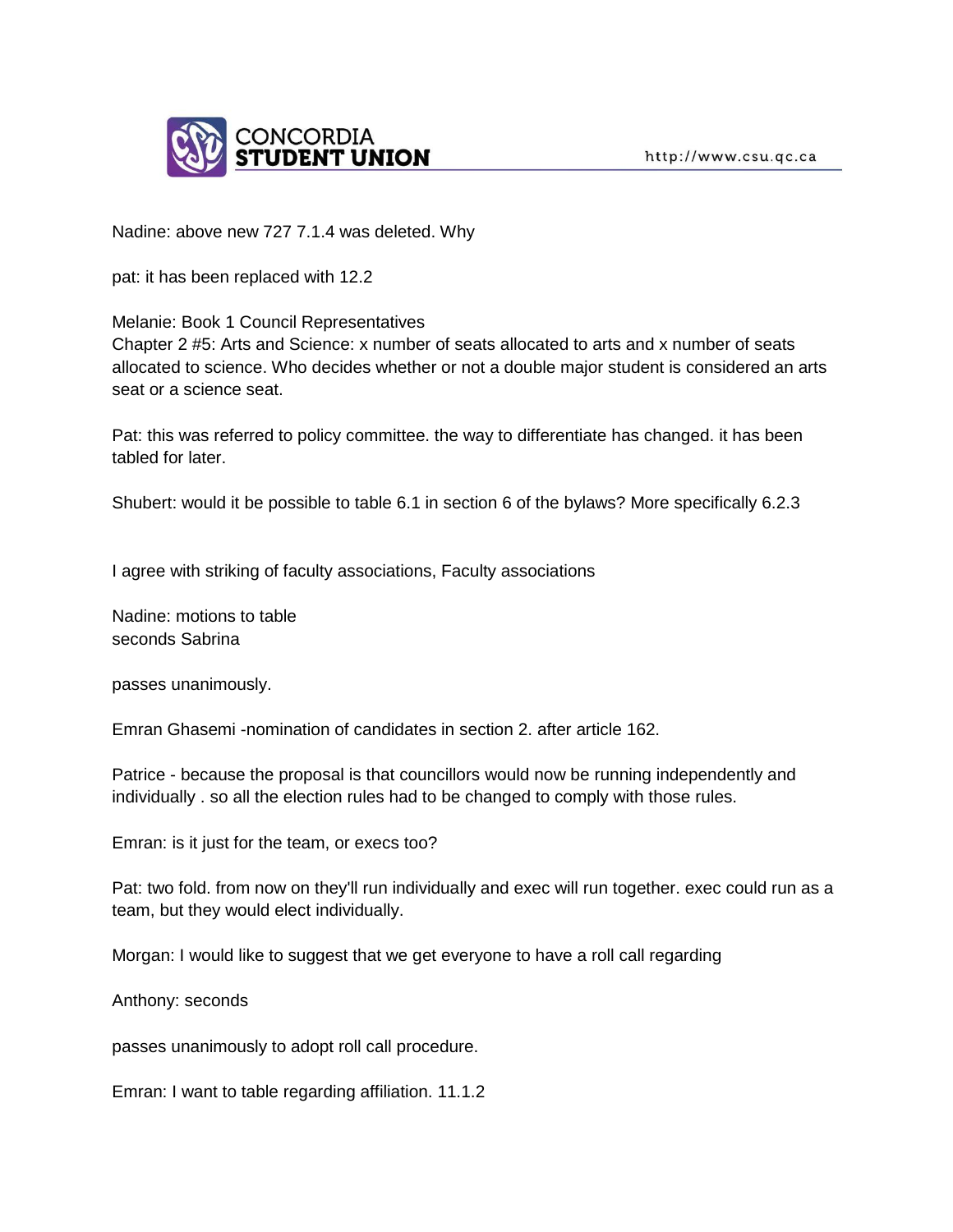

Nadine: 8.4 bylaws

Irmak : 12.5 in bylaws

151 in standing regs and 92 - Sabrina

Melanie: standing regs 130, 132

1.1.3 Anthony bylaws

April standing reg 5

Lina 181 in standing regs clarification

Kyle second by Nadine to table for further discussion

passes unanimously

Nadine motions to accept standing regs and bylaws as they are, seconded Anthony

All those in favour of approving the bylaws and standing regs with exception of those that have been tabled.

applause

Emran recess Kyle

Unanimous 5 minute break

Called back to order

We are going to start with all questions related to bylaws, then move to standing regs. 9 topics. Bylaw 3.4 - definition of an Associate Member.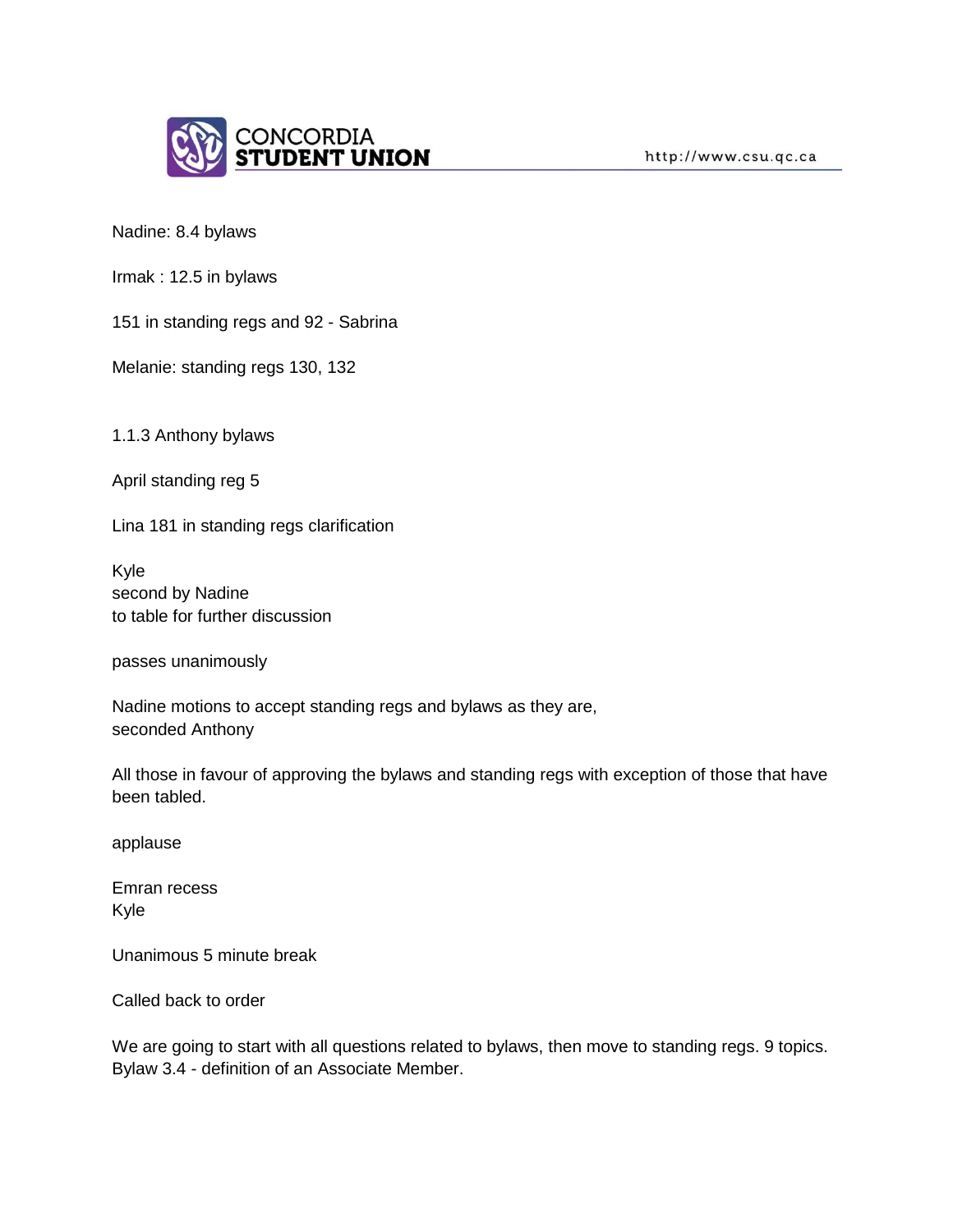

http://www.csu.qc.ca

Patrice: 3.4 the issue of membership, normally what it is, if you're an undergrad taking a course you're a member. it's always been tied to you're in a course or getting a credit and you're paying some fees. It led to some ambiguity who tried to take advantage of the definition, so there was nothing to cover for "what if I finish my classes in the fall but I haven't graduated yet?" Or "What if I took a winter class and then I can register for another winder class?" During times when people could be suspended for example, then not be able to use the services provided by the advocacy centre technically. So now there's a normal member, which is 3.1, you guys in a program in a course and pay your fees. 3.4 is for all those registered for these other cases. It says you're an associate member, you still have the right to attend events, use services, but not hold office, or vote.

3.4 temporary membership is the second part, and the reason that it was put there is because sometimes you can't be a member beyond your control. At one point, there was a person expelled from the university, was no longer a member. He fought and then won, and the expulsion was removed. So with this case, it allows the csu to consider their own membership. Otherwise, you give the party to a third party, the university most of the time. So when you're a union, you need to hav

Gonzo: Points out that "a" should be "Concordia University"

Nadine: So he remains a member if he requests membership until the next council meeting. What I propose, is when he requests temporary membership, he is not a member until we accept that he's a member.

Lex: Totally independant of this process. This was proposed by advocacy and legal services. You have to give a member the benefit of the doubt. This isn't something that's easily abused so that they can access the services when they're needed the most.

Patrice: Example, lets say you're taking a course and the prof gives you an F instead of a B. It's just a clerical error, but you get kicked out of the university. It complicates itself. It's going to take a month or two to figure this out, so you could get kicked off council. It's in order to try to safeguard rights of a member.

Morgan: In most cases it's to access services, so it's not like it should become a huge political issue. There aren't going to be all of the sudden 800 people requesting membership.

April: temp member instead of associate member. It doesn't clarify in the clause that a temporary member only has access to services.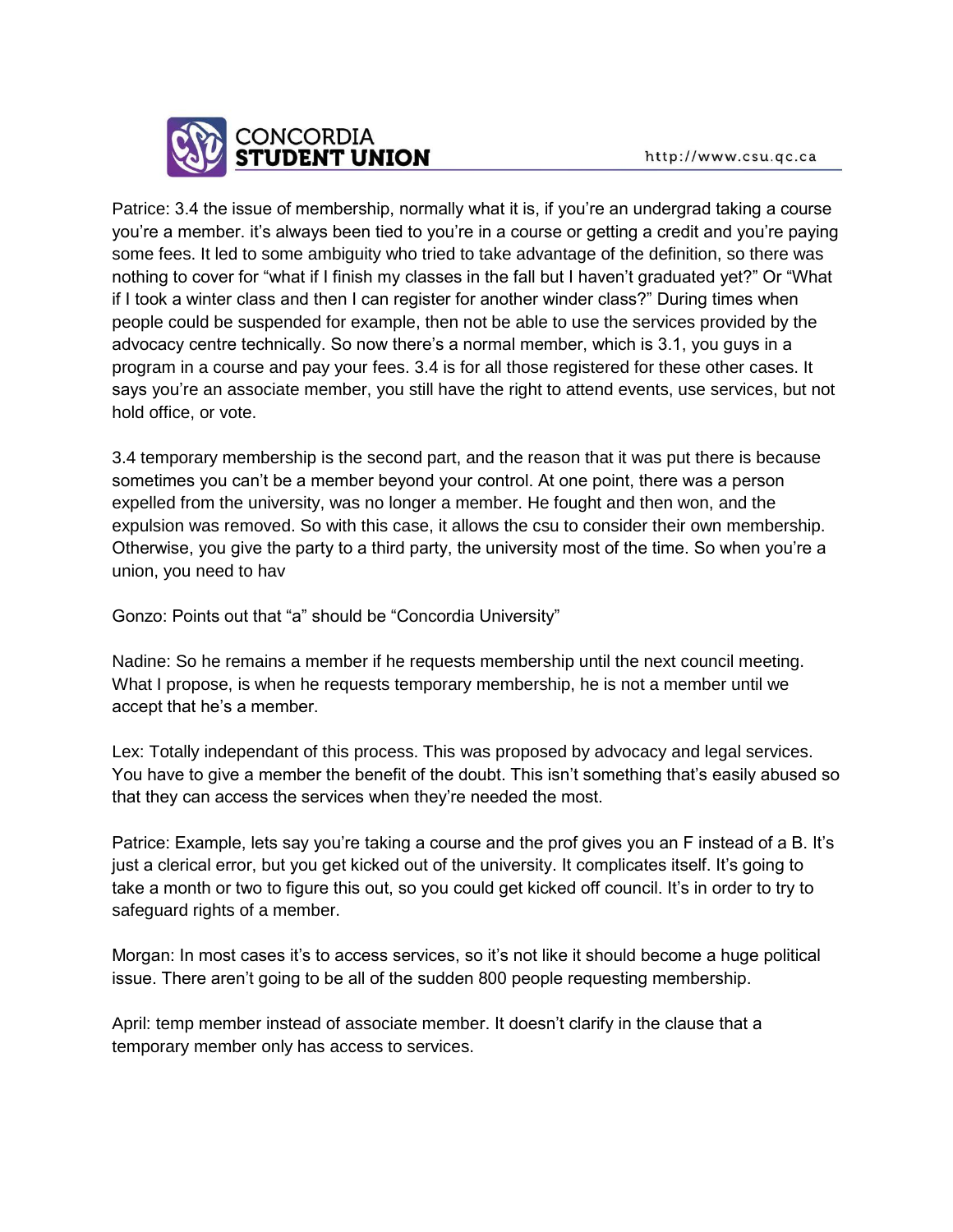

Patrice: Temp membership should be 3.5. Honorary should be 3.6. temp member is with full rights. For most of the time because they're not involved with the csu...

Mel: Approve Kyle: seconded

Unanimous passed for 3.4 associate member.

11.1.3 - elections of councillors for student union.

Patrice: I think I pretty much said it before. The difference between council and exec is that councillors run independently. This is healthy governance that the board of directors run independently to supervise the executive.

Anthony: I feel that this piece of the bylaws isn't clarified enough. If I want to run as council, I have to run independently. Am I allowed to endorse a team?

Patrice: You're just not allowed to say this on a poster.

Emran: I'm concerned that this could be confusing.

Lex: Students will get confused, have all the names on the process. People will be allowed a short bio. Campaign period has changed. Students only campaign in their own faculty. Given that the whole process has changed, I'm fairly confident it won't be a big issue.

Chad: All the names are already on the ballot anyway. So now you can't vote for a person just because they're affiliated.

Morgan: I hope this will encourage more students to get involved. And to get councillors to learn more about being a councillor

Anthony: At this point, does this mean that every time somebody runs they'll have a different slogan, own marketing, or is there anything that would allow them to identify together?

Lina: A lot of the time people were complaining about being bombarded. This is a solution to that problem.

Lex: This changes a culture of animosity. Now they don't see each other as a voting block. Elections will be less awful for everyone, because in the end everyone may have to work together.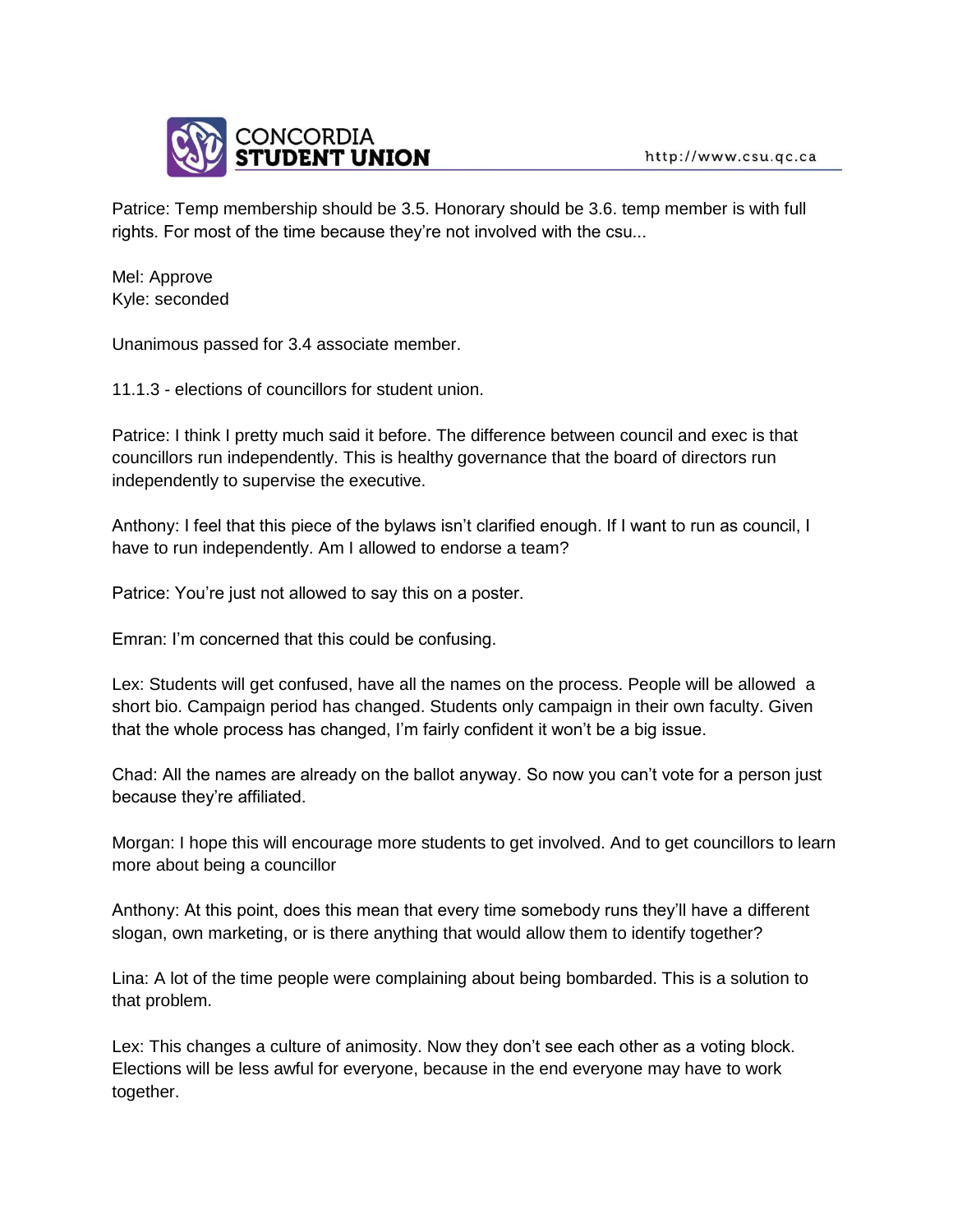

Chad: What about posters?

Lex: Not really a bylaw issue. Policy committee...

Call question Melanie seconded by Kyle

1.1.3 all in favour unanimously.

#### 11.1.2

Patrice - The item that resulted in the most discussion during consultation. This slate system started pretty well, but then created a division. It created a lot of hostility. And resource wise it created a problem with election funding. In the last 5 or 6 years, because everyone was pooling their resources, everyone has likely spent more than the campaign budget. Because everyone is one team, and one executive. It attracted a lot of outside actors into Concordia politics. I think this was one of the most unhealthy things for the CSU. This has to be by Concordia students for the students.

Emran: I understand that this will work for council, but if for example this wouldn't bring into the fact that different (everyone from ASFA will get elected).

Lex: The fact is, that can still happen right now. You can still run a team of all ASFA people. there's an incentive to put together a team that is diverse by faculty. There's really no way to correct that without enforcing rules that are undemocratic. Instead of doing that we hope that teams who win will be diverse.

Shubert: How would postering work?

It's item number 9 - 181 in standing regs.

Antony: Right now with this bylaw, it states that you're allowed to run as a team, but when it comes down to voting it'll be voted individually. So in that case, that'll allow for students to say, "It's in my best interest to vote for a team."

Stephanie: It's a much healthier environment to be in. If you have slates that are put together it allows people to bring in students to bring in people who are most qualified. My only concern would be, should something happen where only one individual being put onto the slate with another team. A team really does end up working collaboratively.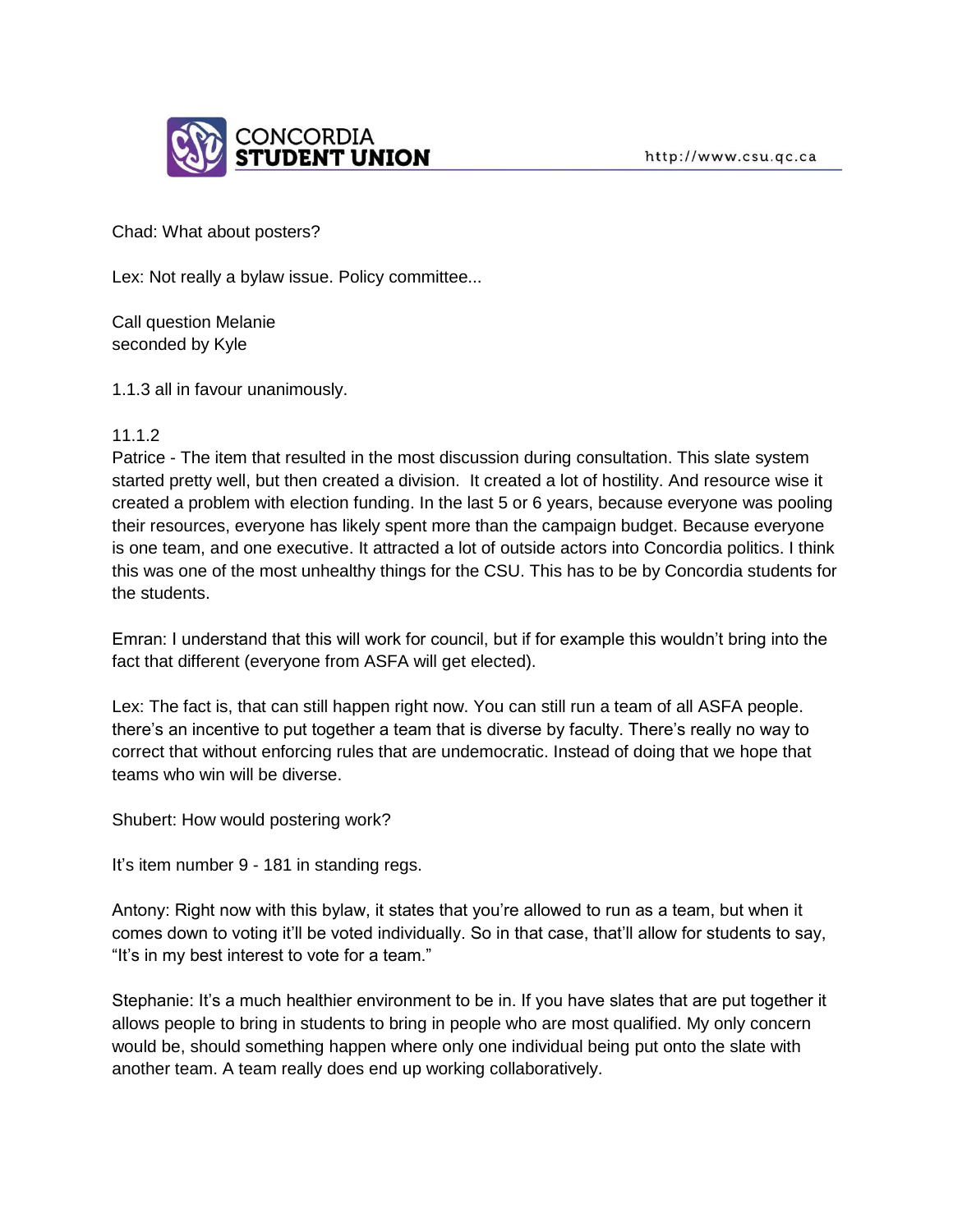Nadine: I agree that we have to make sure that different members of opposing teams will be able work together. I think there's less of an incentive to run with different faculties. Whether you like it or not, you can literally run as ASFA only, much easier than if you create a slate. There's not really any protection against this. It's mathematically possible that all VPs could be from ASFA.

Patrice: All the part-time profs are elected without faculty being an issue. I'm really not convinced. When you have such a system the reality adapts to it. I don't think there's as much danger as it seems.

AJ: I said stuff.

Emran: With engineers, it's hard to get them involved with student politics. It would be harder for an engineering student to get the support as an ASFA student.

Jordan: I think that with this system. You're going to be less likely to get into those typses of situations where you're in conflict with other teams. There will be less animosity. This has been recently adopted at ASFA and McGill. They've found that there's some animosity at the beginning, but it quickly dissipates.

Chad: Having directly dealt with the affiliation system. This allows teams to still form. The only difference to elaborate, strategically if you want to win, you're going to have to run students from every faculty. You really have to run on your own merit. Teams will try to be representatives of every faculty, or else they won't win. At ASFA, there was tension, but we were polite and respectful. It provides a better sense of acceptance. If we have to work with you at the end of the day, my conduct follows me.

Nadine: POI - Did they have representation from all the different faculties at McGill?

Jordan: They are not specific to

Morgan: Executives can't hide behind the team anymore. Even in office you have to prove yourself in the office. Executives will call each other out on stuff and not hide behind executive solidarity.

Kyle: we're all trying to work together.

Lex: I think Kyle is awesome.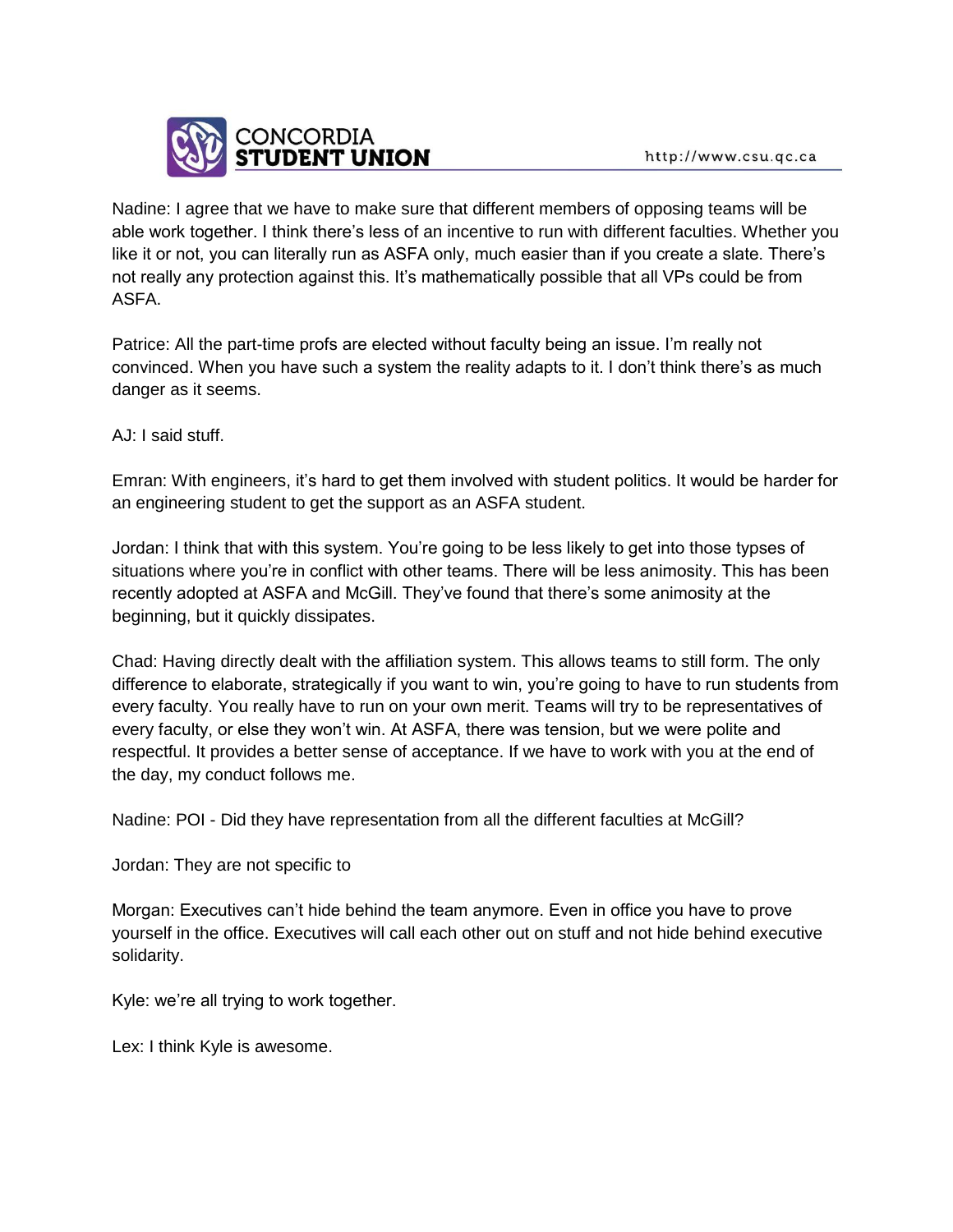

Stephanie: There's a fear that because there's more ASFA students, there will be more ASFA execs. But if they don't look at all faculties on an equal level, they're not doing their job.

Irmack: Can they be unaffiliated?

Chad: ASFA and CASA each have their individual poster.

Morgan: Posters are layout in standing regs.

Anthony Kyle second

Favour of adopting 11.1.2

Opposed Nadine, Emran

Adopted.

Irmack - 12.5

Morgan: Motion to forward to policy committee.

Chad: second.

Referring 12.5 to policy committee. Unanimous.

The right to speak at council and be present at closed session. 6.2.3

Patrice: It's to add those.

Shubert: What about one representative of each faculty association ex-officio on council. 1. people from faculty associations don't necessarily feel the need to run on csu knowing that their voice will still be on council. 2. Brings up competition of ticket sales. Prevent from screwing over other

Morgan: the faculty associations aren't here to make decisions in closed session. We want faculty to be represented, but that doesn't mean they are privy to confidential information. They're not parts of the corporation.

Nadine: Why can't we have the faculty associations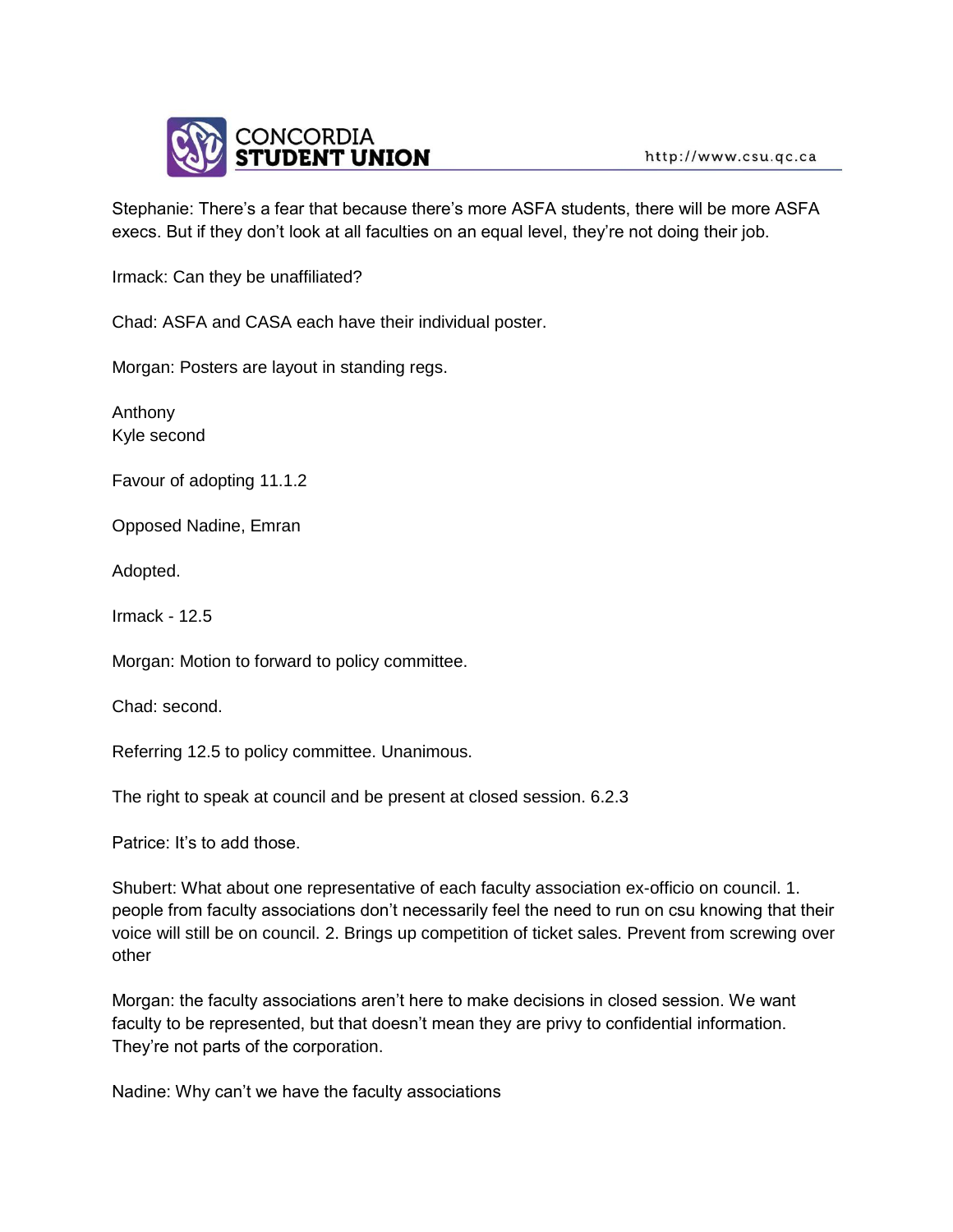

Lex: Directly for reasons of hiring and firing and confidential info. BoG and Senate have to do stuff that we have to say. Closed session exists to protect... (Watch CUTV. This is a good little explanation).

Melanie: Faculty associations aren't members of this corporation. BoG members and Senators are mandated by council. We're not baring them from bringing issues to the table.

Lex call to question: second Renee

6.2.3 1 abstention Nadine, passed

end of bylaw section.

Standing regs

Standing reg 81.

Nadine: I don't think that council should have to approve everything trivial, but maybe if we set it to over \$20,000.

Lex: This is a functional thing. Two years ago, this increase was adopted by council but never got recorded. I sign cheques, Jordan makes them. To get a performer on a timely for example, we need to keep these numbers flexible. The process lies just in the Financial Committee.

Nadine: Isn't there a provision where the president can write cheques

Lex: You don't want the definition of exceptional circumstance to be for everyday things.

Nadine: Where did we get \$50,000 as a number?

Patrice: Sometimes it's a legal thing. If you have to pay a bill and it's a lot of money, it's a legal obligation that you have to write the cheque anyway. There's a reason that there's a finacial commitee.

Morgan: 10,000 dollars is a lot of money, but in the budget allows for this. We can't go past a budget line anyway. It allows the planning of Orientation while everyone's away for the summer.

Kyle: I hope we don't spend 30,000 dollars on one speaker. We've budgeted for these already. If there's every abuse we can always pick it up and impeach the executive.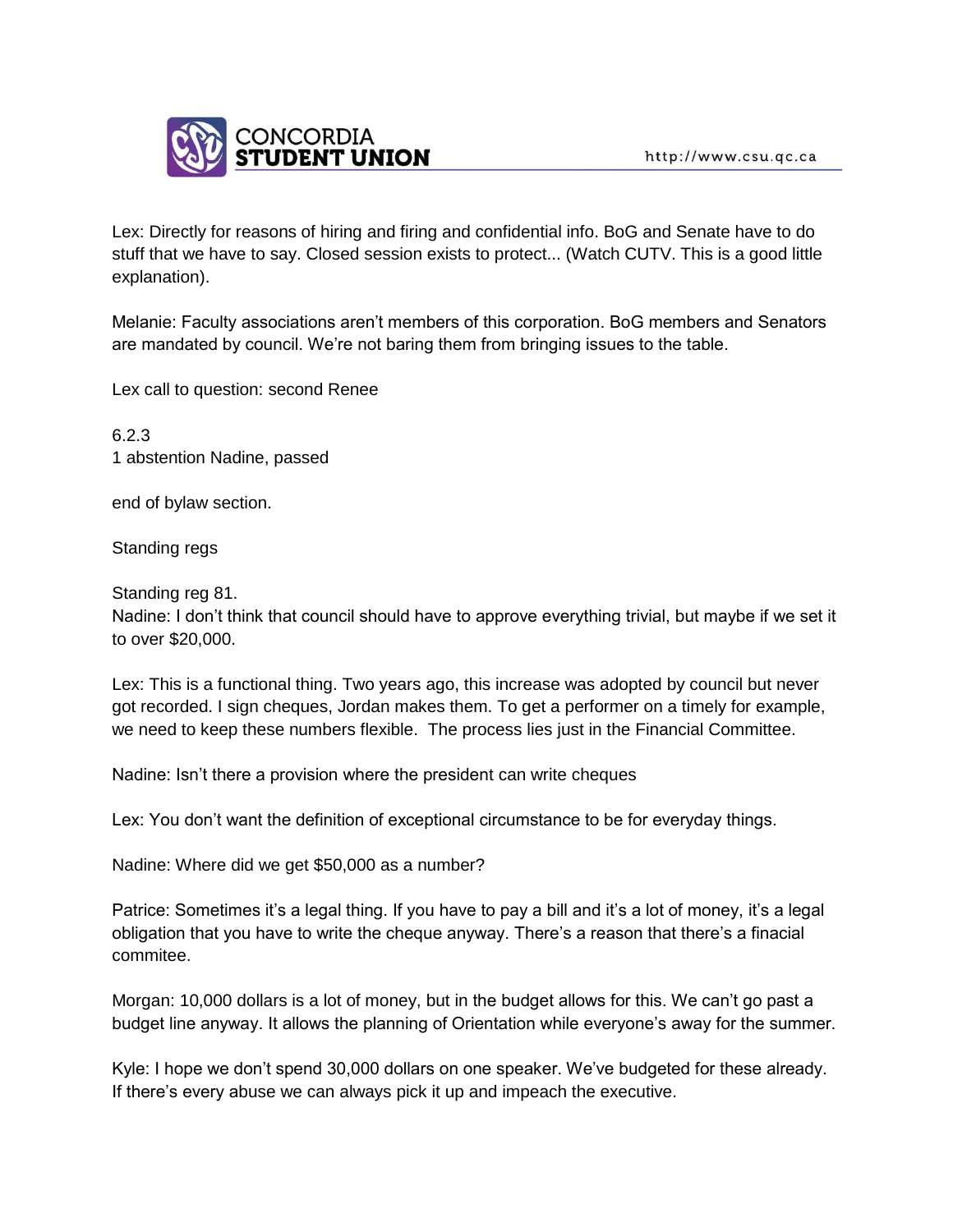

Laura: If this number were any smaller, I think the quality of speaker seires and concerts wouldn't be as high of quality.

Nadine: I hear a lot about Orientation, but what about the bigger picture and the rest of the year?

Melanie Call question: Sabrina second. Nadine opposed.

Article 81, approved, Nadine opposed.

Standing reg 265: Patrice: The way was to grant honorary membership to passed presidents.

Nadine: One of the many recommendations for the BoG, was to cut down on size of board and to abolish honorary membership. We're a pretty big council, having more and more honorary members is not going to be efficient. Once you are no longer a president you are no longer a key role. If you'd like to have them for experience, you can create a council of old presidents.

Nadine: What privileges would they have as honorary member?

Chad: Motion to bring this to policy committee for review. Seconded Nadine.

Chad: I think this should be considered as to whether or not to be added at all, is because I have serious concerns with granting this honorary membership to presidents, or just at all. This opens the door for potential non-students to come and lobby for their interests. In may open the door to people meddling.

Morgan call to question. Nadine second.

Two abstentions to call question, Sabrina and April

1 abstention April to refer to policy committee for further examination. motion passed.

130 - 132

Lex: Just so that they have to bring it to us.